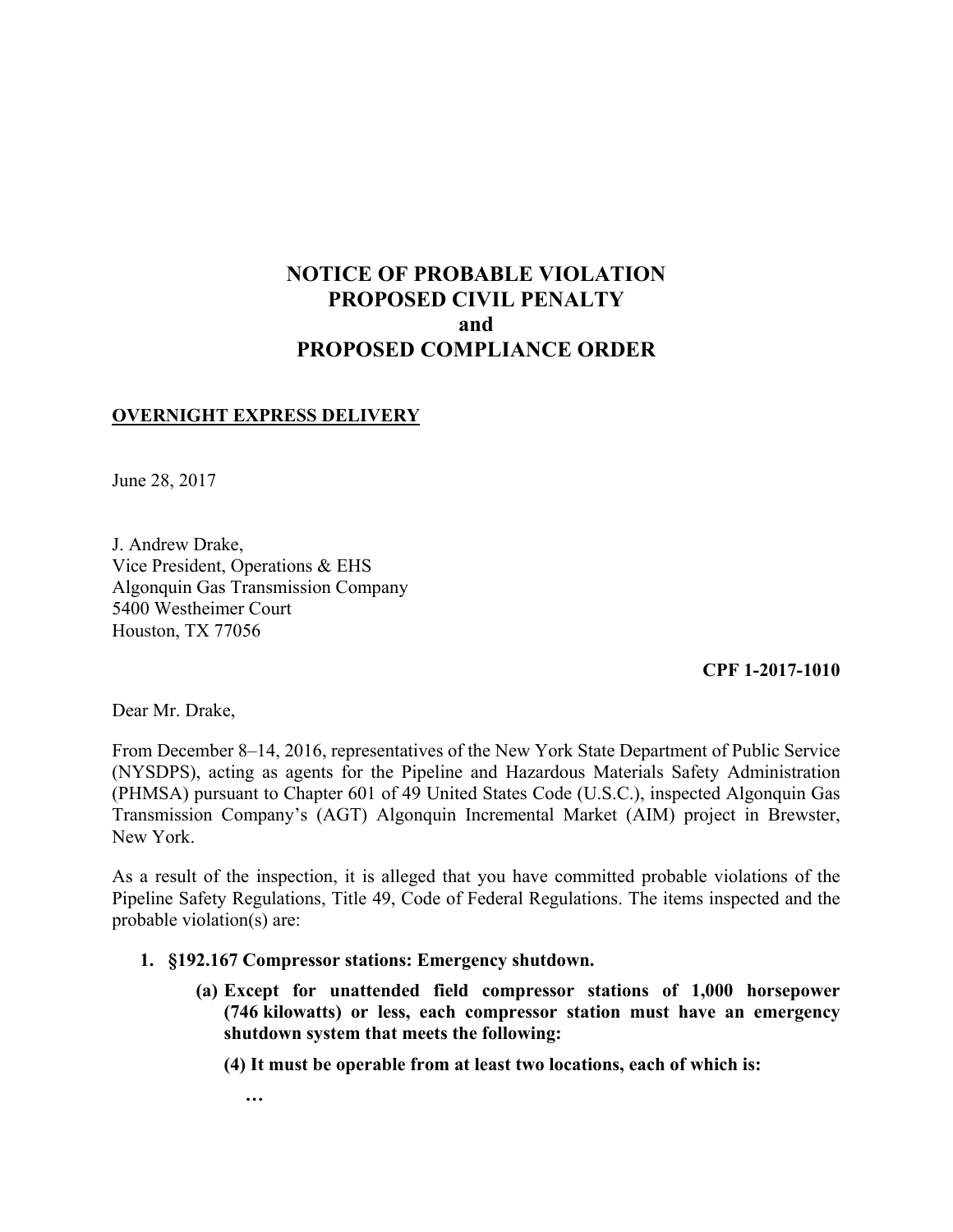## **(ii) Near the exit gates, if the station is fenced, or near emergency exits, if not fenced; and, …**

AGT failed to have an emergency shutdown system that was near the exit gates, if the station is fenced, or near emergency exits, if not fenced. Specifically, AGT failed to install activation for its emergency shutdown system at exit gates in the fenced Southeast Compressor station.

The AIM project was installed from October 2015 through December 2016. The AIM project consisted of the installation of approximately 20.1 miles of 42-inch pipeline in New York State, and modification of AGT's existing compressor station in Brewster, NY (Southeast Compressor Station). The Southeast Compressor Station modification consisted of the installation of a new 10,000 horsepower compressor and building to house the compressor.

During the final walkthrough on December 8, 2016, the NYSDPS inspector noted that the Southeast Compressor station did not have activation for its emergency shut down system at the fenced facility's exit gates.

The Southeast Compressor station had eight exit gates: four exit gates for personnel and four exit gates for vehicles. The station had an emergency shutdown system with activation points within the facility. Activation points for the emergency shutdown system were not present near exit gates. AGT stated that there are no activation points for the emergency shutdown system at station exit gates.

## Proposed Civil Penalty

As of April 27, 2017, under 49 U.S.C. § 60122 and 49 CFR § 190.223, you are subject to a civil penalty not to exceed \$209,002 per violation per day the violation persists up to a maximum of \$2,090,022 for a related series of violations. The Compliance Officer has reviewed the circumstances and supporting documentation involved in the above probable violation(s) and has recommended that you be preliminarily assessed a civil penalty of \$36,200 as follows:

| Item number | <b>PENALTY</b> |
|-------------|----------------|
|             | \$36,200       |

#### Proposed Compliance Order

With respect to item(s) 1 pursuant to 49 U.S.C. § 60118, the Pipeline and Hazardous Materials Safety Administration proposes to issue a Compliance Order to Algonquin Gas Transmission Company. Please refer to the *Proposed Compliance Order*, which is enclosed and made a part of this Notice.

#### Response to this Notice

Enclosed as part of this Notice is a document entitled *Response Options for Pipeline Operators in Compliance Proceedings*. Please refer to this document and note the response options. All material you submit in response to this enforcement action may be made publicly available. If you believe that any portion of your responsive material qualifies for confidential treatment under 5 U.S.C. 552(b), along with the complete original document you must provide a second copy of the document with the portions you believe qualify for confidential treatment redacted and an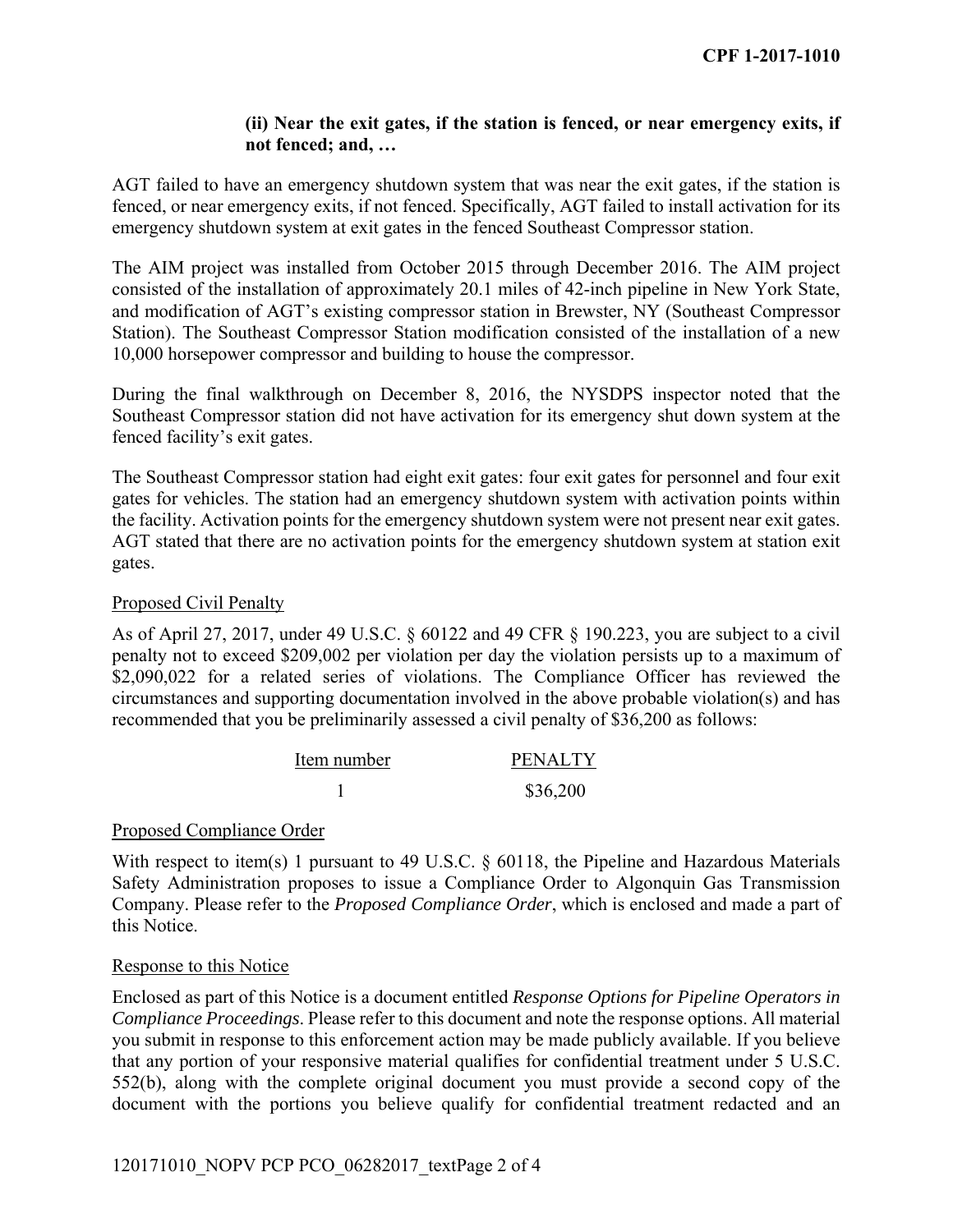explanation of why you believe the redacted information qualifies for confidential treatment under 5 U.S.C. 552(b).

Following the receipt of this Notice, you have 30 days to submit written comments, or request a hearing under 49 CFR § 190.211. If you do not respond within 30 days of receipt of this Notice, this constitutes a waiver of your right to contest the allegations in this Notice and authorizes the Associate Administrator for Pipeline Safety to find facts as alleged in this Notice without further notice to you and to issue a Final Order. If you are responding to this Notice, we propose that you submit your correspondence to my office within 30 days from receipt of this Notice. This period may be extended by written request for good cause.

Please submit all correspondence in this matter to Robert Burrough, Acting Director, PHMSA Eastern Region, 820 Bear Tavern Road, Suite 103, West Trenton, NJ 08628. Please refer to **CPF 1-2017-1010** on each document you submit, and whenever possible provide a signed PDF copy in electronic format. Smaller files may be emailed to robert.burrough@dot.gov. Larger files should be sent on a CD accompanied by the original paper copy to the Eastern Region Office.

Sincerely,

Robert Burrough Acting Director, Eastern Region Pipeline and Hazardous Materials Safety Administration

Cc: Kevin Speicher, NYS DPS

Enclosure: *Proposed Compliance Order Response Options for Pipeline Operators in Compliance Proceedings*